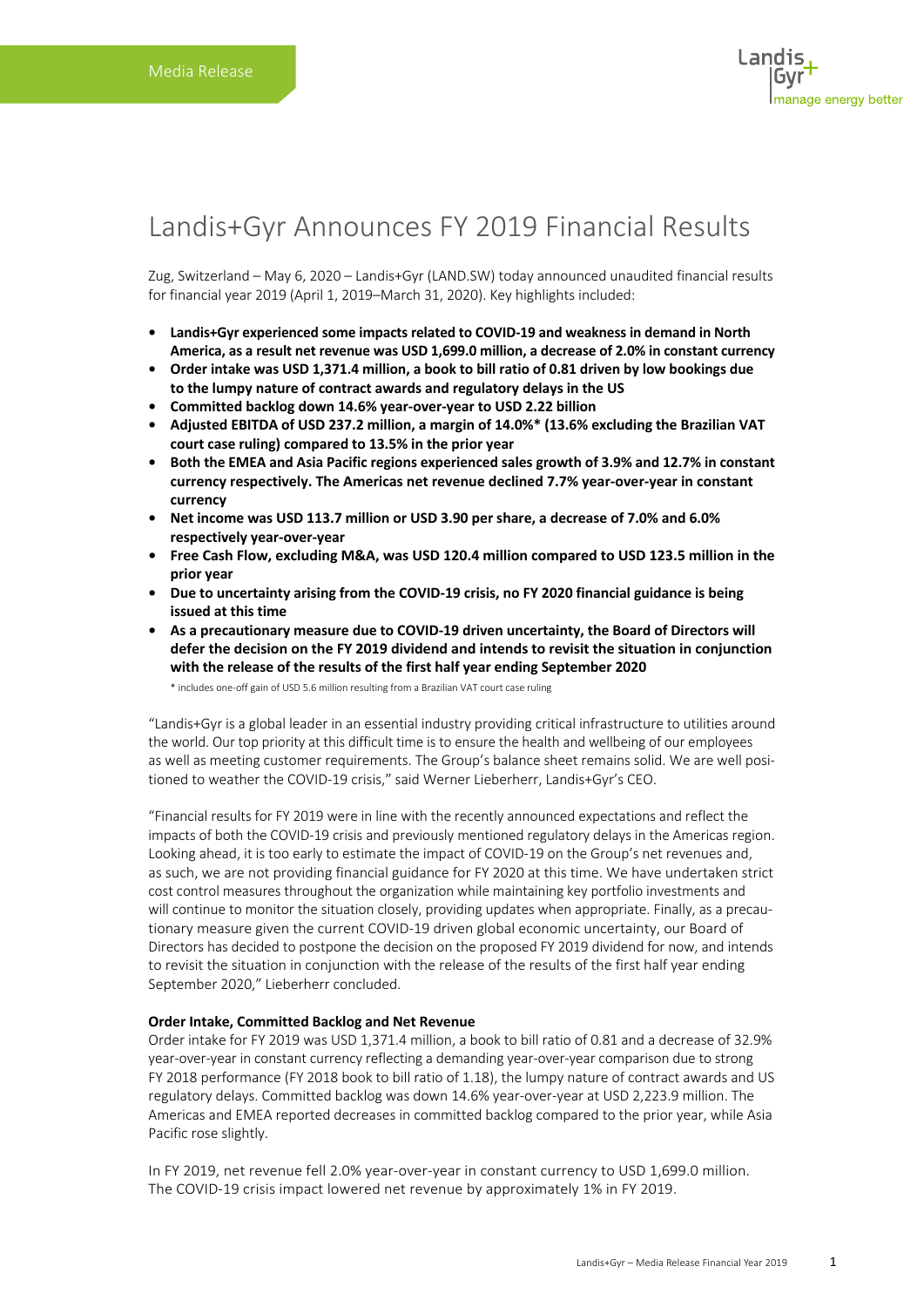| Segment      | FY 2019<br>Net revenue | FY 2018<br>Net revenue | Percentage change | Percentage change in<br>constant currencies |
|--------------|------------------------|------------------------|-------------------|---------------------------------------------|
| Americas     | 906.3                  | 986.0                  | $(8.1\%)$         | (7.7%)                                      |
| EMEA         | 633.5                  | 632.5                  | 0.2%              | 3.9%                                        |
| Asia Pacific | 159.2                  | 146.7                  | 8.5%              | 12.7%                                       |
| Group        | 1,699.0                | 1,765.2                | (3.8%)            | $(2.0\%)$                                   |

Net revenue to external customers per segment was as follows (in USD millions, except where indicated):

The Americas region delivered lower net revenue year-over-year, falling 7.7% in constant currency, due to delays in regulatory approvals in the US and the rolling-off of two large projects which were running at full deployment speed in the US during FY 2018. The Americas' committed backlog was USD 1,480.3 million at the end of the financial year, down 15.6% compared to FY 2018.

Net revenue in the EMEA region was up compared to the prior year by 3.9% in constant currency. Strong volumes in the UK drove the region's financial year performance. EMEA's committed order backlog stood at USD 649.4 million at the period end, down 13.9% year-over-year.

Asia Pacific also achieved higher sales with year-over-year growth of 12.7% in constant currency, as demand in Australia and Hong Kong drove the increase. Committed backlog was USD 94.3 million, up 0.7% compared to FY 2018.

#### **Adjusted and Reported EBITDA**

The Adjusted EBITDA by segment was as follows (in USD millions, except where indicated):

| Segment               | FY 2019<br><b>Adjusted EBITDA</b> | FY 2019<br>Percentage of<br>net revenue | FY 2018<br><b>Adjusted EBITDA</b> | FY 2018<br>Percentage of<br>net revenue |
|-----------------------|-----------------------------------|-----------------------------------------|-----------------------------------|-----------------------------------------|
| Americas              | 163.1                             | 18.0%                                   | 193.7                             | 19.6%                                   |
| <b>EMEA</b>           | 40.1                              | 6.3%                                    | 19.7                              | 3.1%                                    |
| Asia Pacific          | 9.9                               | 6.2%                                    | 1.5                               | 1.0%                                    |
| Corporate unallocated | 24.1                              |                                         | 23.0                              |                                         |
| Group                 | 237.2                             | 14.0%                                   | 237.9                             | 13.5%                                   |

Overall, the FY 2019 Adjusted EBITDA margin increased to 14.0% from 13.5% in the prior year. FY 2019 Adjusted EBITDA came in at USD 237.2 million, including the one-off positive impact of a court ruling relating to overpaid VAT in Brazil of USD 5.6 million; excluding this one-off impact, the Adjusted EBITDA margin for FY 2019 was 13.6%. Continued cost and efficiency improvements in EMEA and Asia Pacific partially offset a revenue driven decline in Adjusted Gross Profit in the Americas' results.

Project Lightfoot, aimed at bundling and partially outsourcing manufacturing activities to enhance production efficiencies, lower supply chain costs and further reduce capital intensity, is ahead of the initial plan and delivered in excess of USD 20 million of annual savings in FY 2019.

In FY 2019, Operating income was USD 139.0 million, a decline of 12.2% from the USD 158.3 million achieved in FY 2018. Reported EBITDA was USD 225.3 million versus USD 251.1 million in FY 2018. Overall, the FY 2019 EBITDA impact of the COVID-19 crisis on the Group was the consequent flow through of the approximately 1% net revenue reduction.

In FY 2019, the adjustments to bridge from Reported EBITDA to Adjusted EBITDA were in three primary categories. Firstly, with respect to Restructuring Charges, the USD 6.7 million related to streamlining measures taken across the organization, with the largest piece coming from the Americas region as the Company worked to lower the Americas' cost base in light of the regulatory delays. Secondly, the Warranty Normalization Adjustments of USD 13.1 million represents the amount of warranty provisions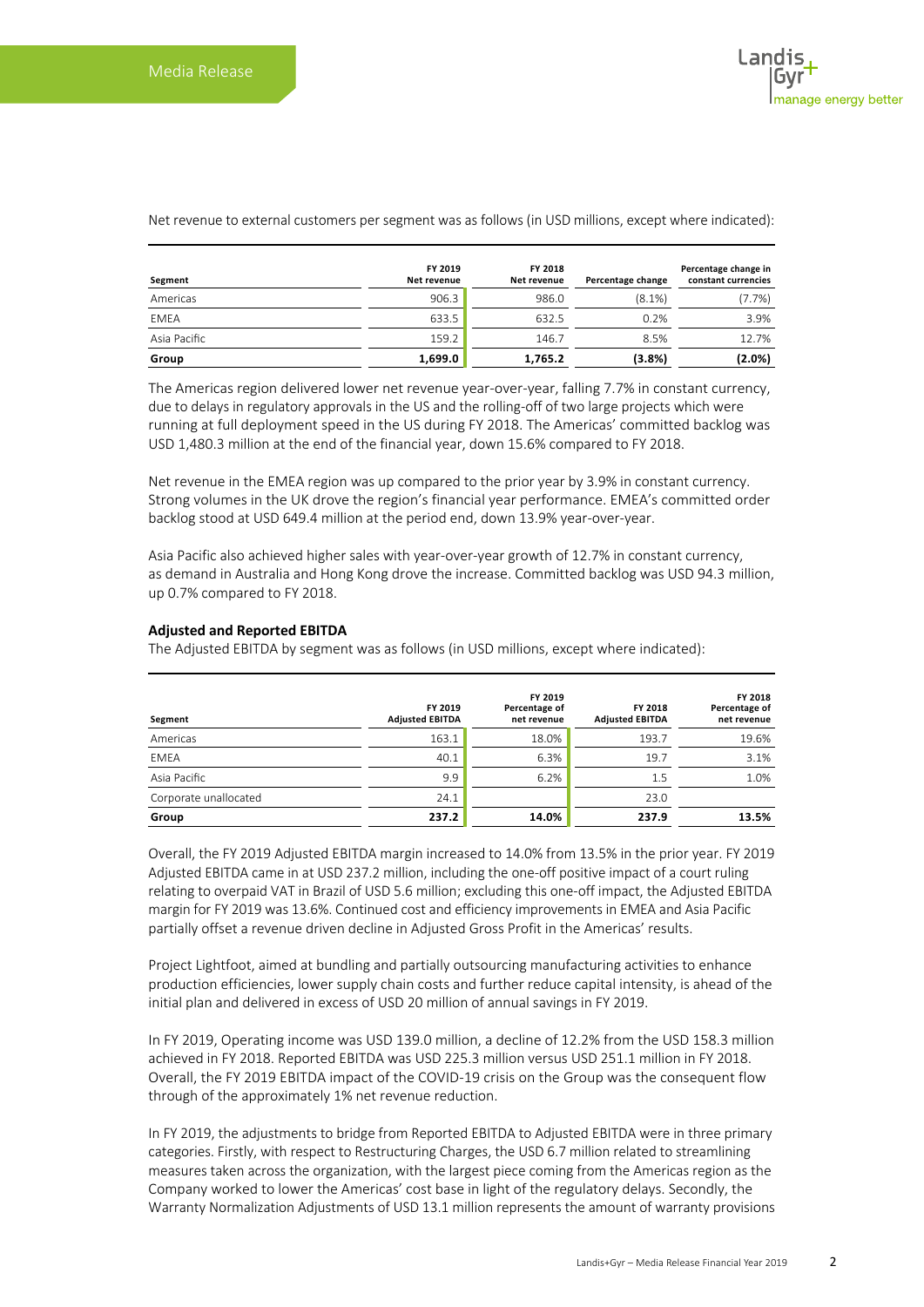made relative to the average annualized actual warranty utilization for the last three years. FY 2019 Reported EBITDA included an increase to the legacy component warranty provision in the Americas of USD 28.2 million, net of related insurance proceeds. Thirdly, the Timing Difference on FX Derivatives adjustment was USD (7.9) million in FY 2019. FX hedges generated unrealized gains on a mark-tomarket basis, primarily as a result of GBP exchange rate movements. Finally, the adjustment category of Exceptional Warranty Expenses was nil for FY 2019.

The adjustments made to bridge between EBITDA as reported in the Group's financial statements and Adjusted EBITDA are as follows (in USD millions):

|                                      | FY 2019 | FY 2018 |
|--------------------------------------|---------|---------|
| <b>Reported EBITDA</b>               | 225.3   | 251.1   |
| Adjustments                          |         |         |
| Restructuring charges                | 6.7     | 4.8     |
| Exceptional warranty expenses        |         | 1.1     |
| Warranty normalization adjustments   | 13.1    | (16.1)  |
| Timing difference on FX derivatives* | (7.9)   | (3.0)   |
| <b>Adjusted EBITDA</b>               | 237.2   | 237.9   |

\* Adjustment introduced in H2 FY 2018.

#### **Net Income and EPS**

Net income for FY 2019 was USD 113.7 million, or USD 3.90 per share, and compares to USD 122.2 million, or USD 4.15 per share, for FY 2018, a decrease of 7.0% and 6.0% respectively, the one percentage point difference being attributable to the impact of the share buyback program on EPS.

#### **Cash Flow and Net Debt**

Cash provided by operating activities was USD 148.9 million in FY 2019 compared to USD 162.9 million in the prior year.

Free Cash Flow (excluding M&A) was USD 120.4 million in FY 2019, a decrease of USD 3.1 million compared to FY 2018.

In FY 2019, capital expenditure amounted to USD 28.6 million, 29.4% below the FY 2018 level of USD 40.5 million, consistent with the Company's asset-light business model. As of March 31, 2020, the ratio of net debt to Adjusted EBITDA was 0.1 times, with net debt of USD 32.6 million, after the payment of USD 94.0 million in FY 2018 dividends and USD 38.9 million for share repurchases, both inside and outside the share buyback program, during FY 2019. The share buyback program was approximately 43% complete when it was suspended on March 27, 2020.

#### **Distributions to Shareholders**

As a precautionary measure due to the uncertainties surrounding the COVID-19 pandemic and the current business environment, the Board of Directors will not propose a dividend to the June 2020 Annual General Meeting. Rather, the Board has decided to defer the decision on the FY 2019 dividend and intends to revisit the situation in conjunction with the release of the results of the first half year ending September 2020. By taking this measure, Landis+Gyr further strengthens an already robust level of liquidity, adding support to the company's overall financial position in view of the uncertainties stemming from the present crisis. A further announcement will be made at the time of the release of the Group's first half FY 2020 results on October 28, 2020. In that context, the Group Executive Management will take a 10% reduction in base salary for 6 months, and the members of the Board of Directors will likewise have their base and committee fees reduced by 10% for six months as well.

The share buyback program remains suspended.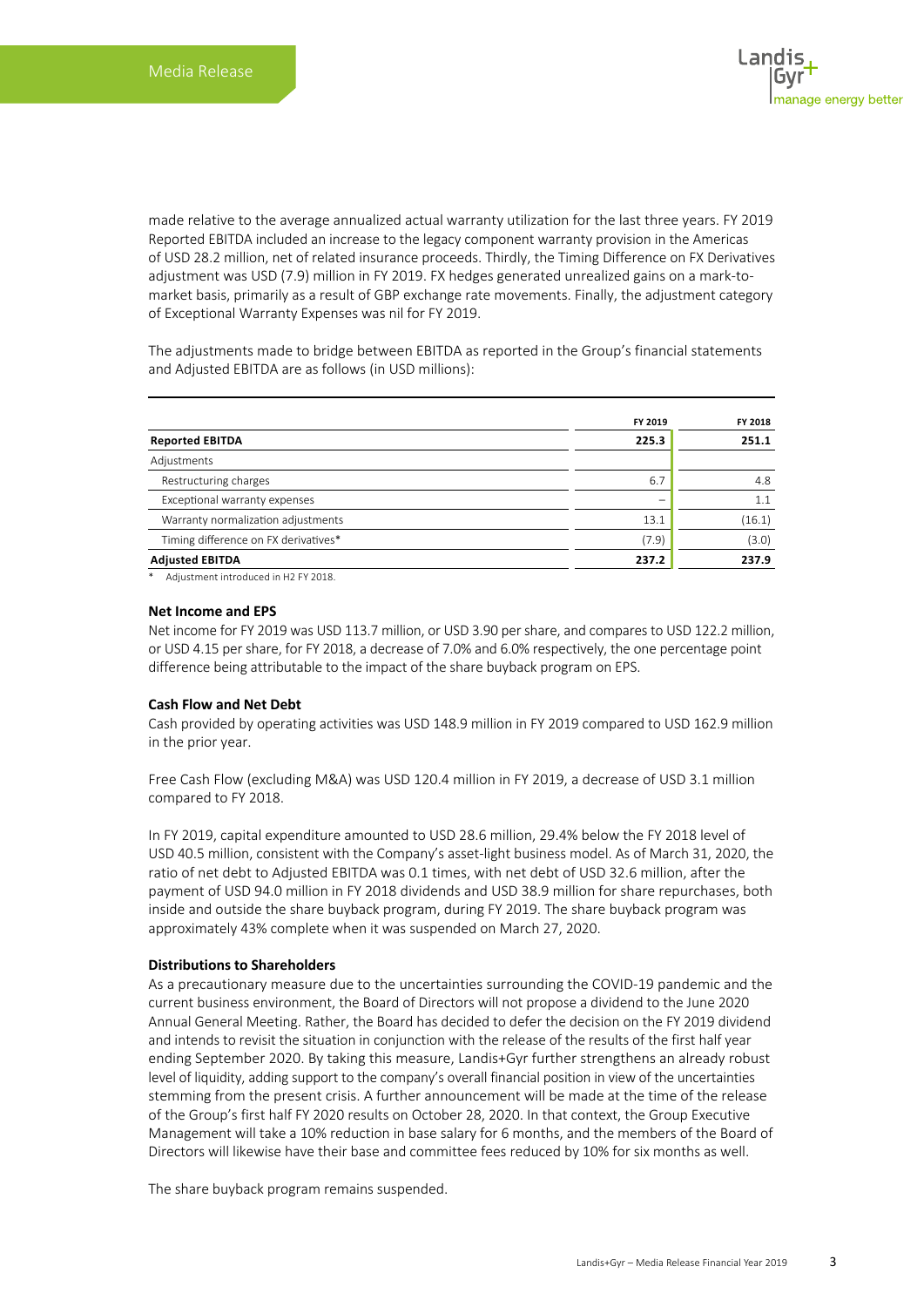#### **FY 2020**

Landis+Gyr is unable to estimate the FY 2020 net revenue impact from the COVID-19 crisis, but it could have a material effect. Therefore, the Company will not be providing guidance for the financial year 2020 at this time. The impacts vary widely with most North American customers currently continuing to deploy meters, though the pace differs by utility. Several key customers in EMEA have currently suspended or delayed installations, notably in the UK, France and the Netherlands. No major project cancellations have occurred, and Software and Services contracts remain on track. Although there is currently no major impact to the supply chain, risks remain as this is an evolving position which changes day by day. The Group's factories comply with relevant government policies and are subject to lockdowns in some countries.

#### **Recent Corporate Developments**

- At the last European Utility Week tradeshow, the Company introduced its Gridstream® Connect solution for European utilities. Gridstream Connect is an open, secure and scalable Internet of Things (IoT) platform designed to unlock added value and maximize efficiencies from advanced metering infrastructures (AMI) by bringing together intelligent endpoints, communications, software and applications.
- In North America, Landis+Gyr introduced the next generation of electric meters with leading-edge grid sensing technology in January 2020. The Revelo metering platform builds on Landis+Gyr's deep metering experience that spans residential, commercial and grid sensing, taking full advantage of the strength and success of these technologies.
- In January 2020, Landis+Gyr released an omni-carrier cellular meter and services solution to simplify installation and operation of cellular communications for utility IoT applications. A first of its kind for North America, Landis+Gyr's LTE-M cellular meter is omni-carrier capable, with a single meter model that is capable of supporting a variety of available cellular carriers and is fully integrated with RF mesh capability.
- On April 1, 2020 Werner Lieberherr became Landis+Gyr's Chief Executive Officer.
- In April 2020, Landis+Gyr announced the award of an Advanced Metering Infrastructure (AMI) contract by The Hongkong Electric Co., Ltd. (HK Electric) in support of Hong Kong's transformation into a smart city.

#### **Investor Webcast and Telephone Conference**

The management of Landis+Gyr will host an investor/analyst call to discuss the Company's results.

| Date and time: | May 6, 2020 at 09:00 am CET                      |
|----------------|--------------------------------------------------|
| Speakers:      | Werner Lieberherr (CEO) and Jonathan Elmer (CFO) |
| Audio webcast: | www.landisgyr.com/investors                      |
| Telephone:     | Europe: +41 (0)58 310 5000                       |
|                | UK: +44 (0)207 107 0613                          |
|                | US: +1 631 570 5613                              |

Please dial in 10–15 minutes before the start of the presentation and ask for "Landis+Gyr's financial year 2019 results".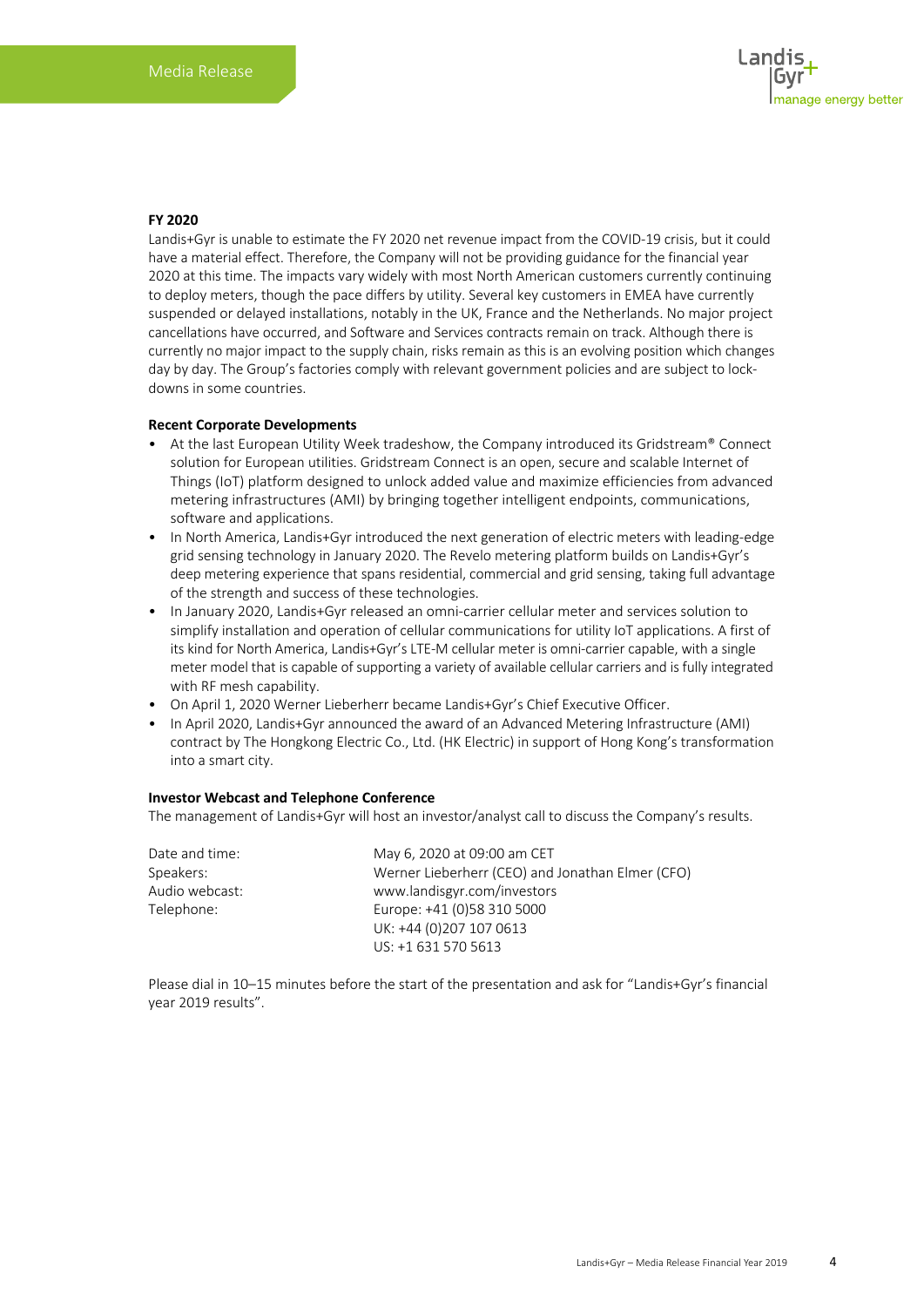#### **Contact**

Stan March Christian Waelti Phone +1 678 258 1321 Phone +41 41 935 6331 Stan.March@landisgyr.com Christian.Waelti@landisgyr.com

#### **Key Dates**

Publication of Annual Report 2019 and Invitation to AGM 2020 May 28, 2020 Annual General Meeting 2020 (virtual meeting) June 30, 2020 Release of Half Year Results 2020 October 28, 2020 Release of Sustainability Report October 28, 2020

#### **About Landis+Gyr**

Landis+Gyr is the leading global provider of integrated energy management solutions for the utility sector. Offering one of the broadest portfolios, we deliver innovative and flexible solutions to help utilities solve their complex challenges in Smart Metering, Grid Edge Intelligence and Smart Infrastructure. With sales of USD 1.7 billion, Landis+Gyr employs approximately 5,700 people in over 30 countries across five continents, with the sole mission of helping the world manage energy better.

#### *Disclaimer*

*This release contains information regarding alternative performance measures. Definitions of these measures and reconciliations between such measures and their USGAAP counterparts if not defined in this release may be found on pages 36 to 42 of the Landis+Gyr Half Year Report 2019 on our website at www.landisgyr.com/investors.*

#### *Forward-looking Information*

*This press release includes forward-looking information and statements, including statements concerning the outlook for our businesses. These statements are based on current expectations, estimates and projections about the factors that may affect our future performance, including global economic conditions, and the economic conditions of the regions and industries that are major markets for Landis+Gyr Group AG. These expectations, estimates and projections are generally identifiable by statements containing words such as "expects", "believes", "estimates", "targets", "plans", "outlook" "guidance" or similar expressions.*

*There are numerous risks, uncertainties and other factors, many of which are beyond our control, that could cause our actual results to differ materially from the forward-looking information and statements made in this presentation and which could affect our ability to achieve our stated targets. The important factors that could cause such differences include, among others: the duration, severity and geographic spread of the COVID-19 pandemic, government actions to address or mitigate the impact of the COVID-19 pandemic, and the potential negative impacts of COVID-19 on the global economy, the Company's operations and those of our customers and suppliers; business risks associated with the volatile global economic environment and political conditions; costs associated with compliance activities; market acceptance of new products and services; changes in governmental regulations and currency exchange rates; estimates of future warranty claims and expenses and sufficiency of accruals; and other such factors as may be discussed from time to time in Landis+Gyr Group AG filings with the SIX Swiss Exchange. Although Landis+Gyr Group AG believes that its expectations reflected in any such forward-looking statement are based upon reasonable assumptions, it can give no assurance that those expectations will be achieved.*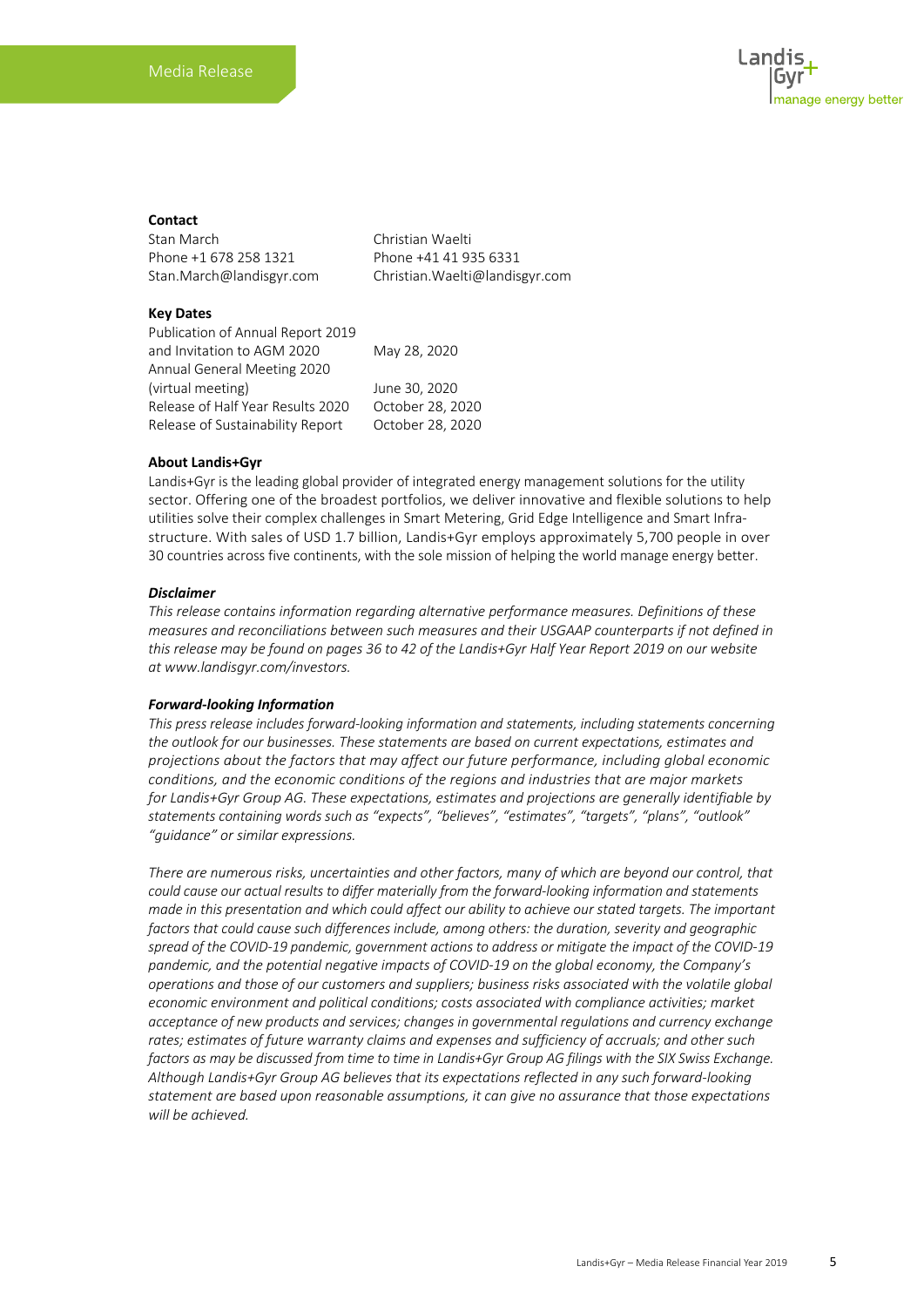# Extracts from the Financial Report 2019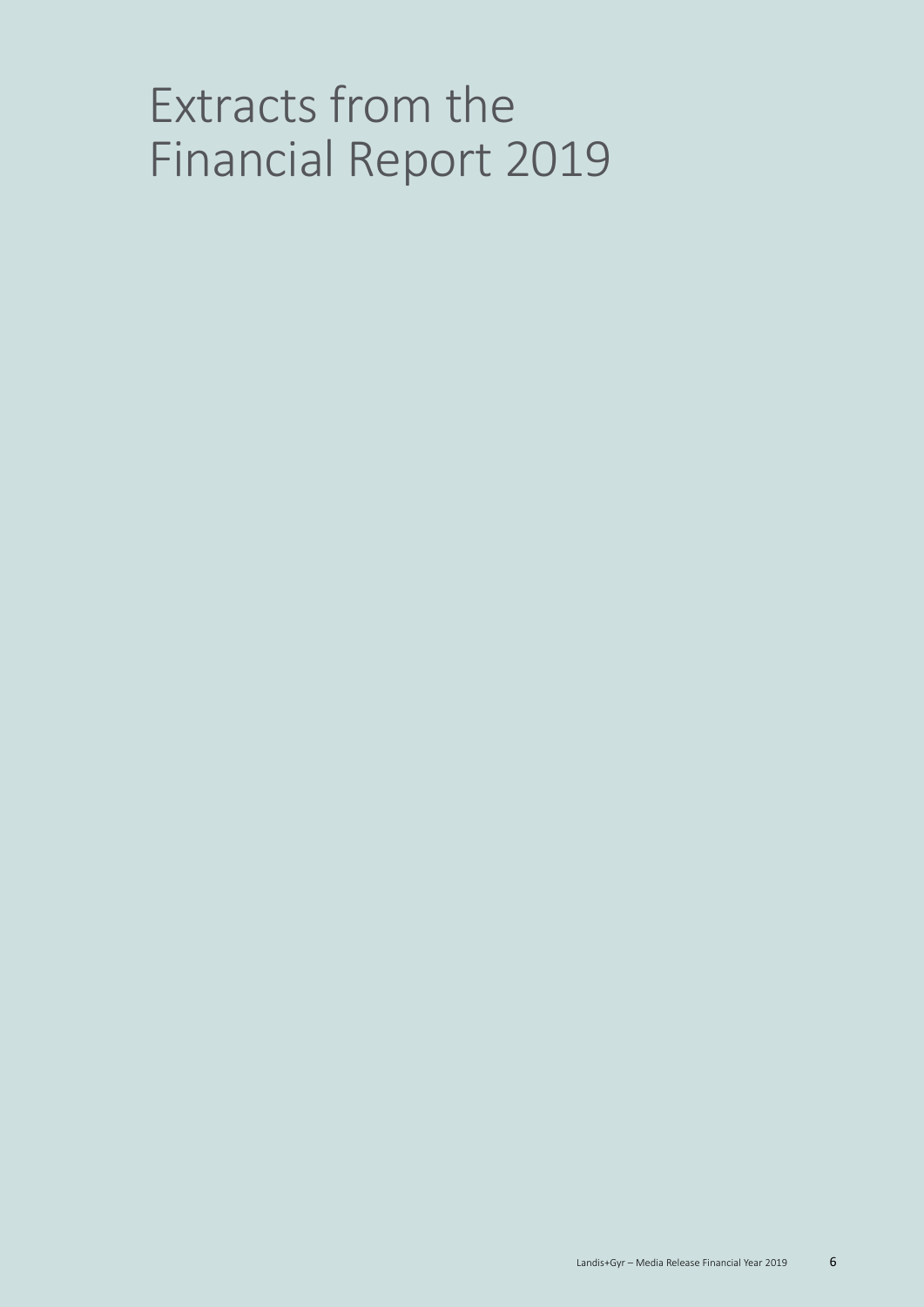## Consolidated Statements of Operations (unaudited)

|                                                                          | FINANCIAL YEAR ENDED MARCH 31, |            |
|--------------------------------------------------------------------------|--------------------------------|------------|
| USD in thousands, except per share data                                  | 2020                           | 2019       |
| Net revenue                                                              | 1,698,999                      | 1,765,159  |
| Cost of revenue                                                          | 1,166,174                      | 1,188,824  |
| <b>Gross profit</b>                                                      | 532,825                        | 576,335    |
| <b>Operating expenses</b>                                                |                                |            |
| Research and development                                                 | 157,705                        | 156,847    |
| Sales and marketing                                                      | 88,158                         | 95,407     |
| General and administrative                                               | 113,468                        | 130,892    |
| Amortization of intangible assets                                        | 34,503                         | 34,937     |
| <b>Operating income</b>                                                  | 138,991                        | 158,252    |
| Other income (expense)                                                   |                                |            |
| Interest income                                                          | 5,217                          | 479        |
| Interest expense                                                         | (6, 784)                       | (6, 847)   |
| Non-operational pension (cost) credit                                    | 3,624                          | 4,078      |
| Gain on divestments                                                      |                                | 14,563     |
| Income (loss) on foreign exchange, net                                   | (2,626)                        | (1,526)    |
| Income before income tax expense                                         | 138,422                        | 168,999    |
| Income tax expense                                                       | (19, 469)                      | (42, 121)  |
| Net income before noncontrolling interests and equity method investments | 118,953                        | 126,878    |
| Net loss from equity investments                                         | (5,788)                        | (4,250)    |
| Net income before noncontrolling interests                               | 113,165                        | 122,628    |
| Net income attributable to noncontrolling interests, net of tax          | (583)                          | 383        |
| Net income attributable to Landis+Gyr Group AG Shareholders              | 113,748                        | 122,245    |
|                                                                          |                                |            |
| <b>Earnings per share</b>                                                |                                |            |
| Basic                                                                    | 3.90                           | 4.15       |
| Diluted                                                                  | 3.90                           | 4.15       |
| Weighted average number of shares used in computing earnings per share   |                                |            |
| Basic                                                                    | 29,169,434                     | 29,489,321 |
| Diluted                                                                  | 29,201,789                     | 29,489,321 |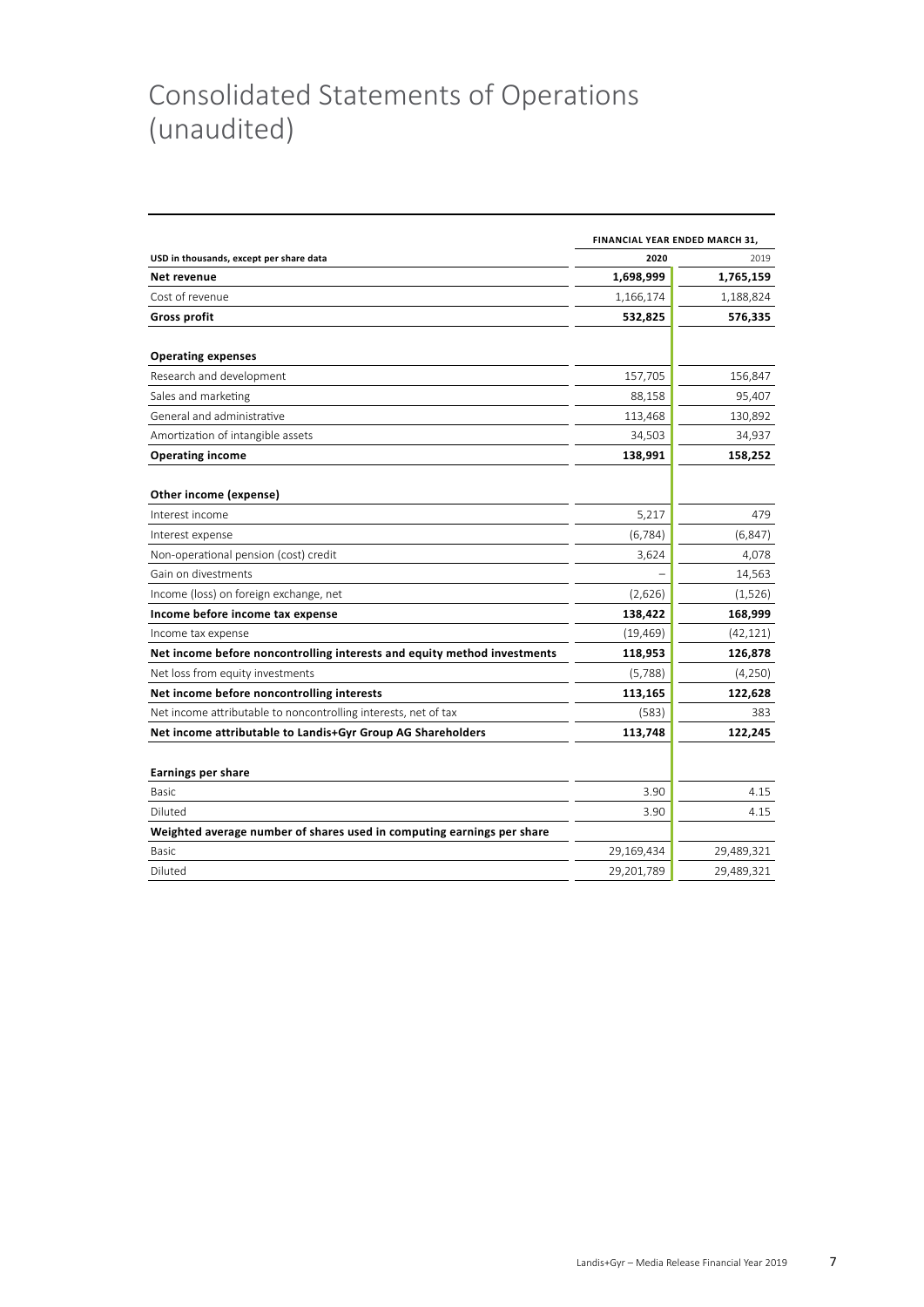## Consolidated Balance Sheets (unaudited)

| USD in thousands, except share data                                                                                        | March 31, 2020 | March 31, 2019 |
|----------------------------------------------------------------------------------------------------------------------------|----------------|----------------|
| <b>ASSETS</b>                                                                                                              |                |                |
| <b>Current assets</b>                                                                                                      |                |                |
| Cash and cash equivalents                                                                                                  | 319,379        | 73,381         |
| Accounts receivable, net of allowance for doubtful accounts<br>of USD 9.7 million and USD 9.9 million                      | 335,761        | 367,943        |
| Inventories, net                                                                                                           | 147,456        | 133,659        |
| Prepaid expenses and other current assets                                                                                  | 59,695         | 54,798         |
| <b>Total current assets</b>                                                                                                | 862,291        | 629,781        |
|                                                                                                                            |                |                |
| Property, plant and equipment, net                                                                                         | 117,532        | 142,058        |
| Intangible assets, net                                                                                                     | 288,279        | 332,030        |
| Goodwill                                                                                                                   | 1,354,094      | 1,354,094      |
| Deferred tax assets                                                                                                        | 17,017         | 15,821         |
| Other long-term assets                                                                                                     | 145,059        | 78,156         |
| <b>TOTAL ASSETS</b>                                                                                                        | 2,784,272      | 2,551,940      |
|                                                                                                                            |                |                |
| <b>LIABILITIES AND EQUITY</b>                                                                                              |                |                |
| <b>Current liabilities</b>                                                                                                 |                |                |
| Trade accounts payable                                                                                                     | 175,859        | 220,314        |
| <b>Accrued liabilities</b>                                                                                                 | 28,357         | 31,232         |
| Warranty provision - current                                                                                               | 31,628         | 34,257         |
| Payroll and benefits payable                                                                                               | 55,542         | 66,842         |
| Loans payable                                                                                                              | 352,171        | 90,661         |
| Operating lease liabilities - current                                                                                      | 13,212         |                |
| Other current liabilities                                                                                                  | 84,569         | 81,438         |
| <b>Total current liabilities</b>                                                                                           | 741,338        | 524,744        |
|                                                                                                                            |                |                |
| Warranty provision – noncurrent                                                                                            | 30,352         | 10,920         |
| Pension and other employee liabilities                                                                                     | 46,054         | 48,382         |
| Deferred tax liabilities                                                                                                   | 25,034         | 37,347         |
| Tax provision                                                                                                              | 20,598         | 29,172         |
| Operating lease liabilities - noncurrent                                                                                   | 59,482         |                |
| Other long-term liabilities                                                                                                | 63,769         | 68,000         |
| <b>Total liabilities</b>                                                                                                   | 986,627        | 718,565        |
| Shareholders' equity                                                                                                       |                |                |
| Landis+Gyr Group AG shareholders' equity                                                                                   |                |                |
| Registered ordinary shares (29,251,249 and 29,510,000 issued shares at March 31, 2020 and<br>March 31, 2019, respectively) | 306,341        | 309,050        |
| Additional paid-in capital                                                                                                 | 1,303,799      | 1,408,122      |
| Retained earnings                                                                                                          | 289,393        | 177,966        |
| Accumulated other comprehensive loss                                                                                       | (68, 925)      | (52, 145)      |
| Treasury shares, at cost<br>(431,205 and 198,674 shares at March 31, 2020 and March 31, 2019, respectively)                | (34, 338)      | (12, 332)      |
| Total Landis+Gyr Group AG shareholders' equity                                                                             | 1,796,270      | 1,830,661      |
| Noncontrolling interests                                                                                                   | 1,375          | 2,714          |
| Total shareholders' equity                                                                                                 | 1,797,645      | 1,833,375      |
| TOTAL LIABILITIES AND SHAREHOLDERS' EQUITY                                                                                 | 2,784,272      | 2,551,940      |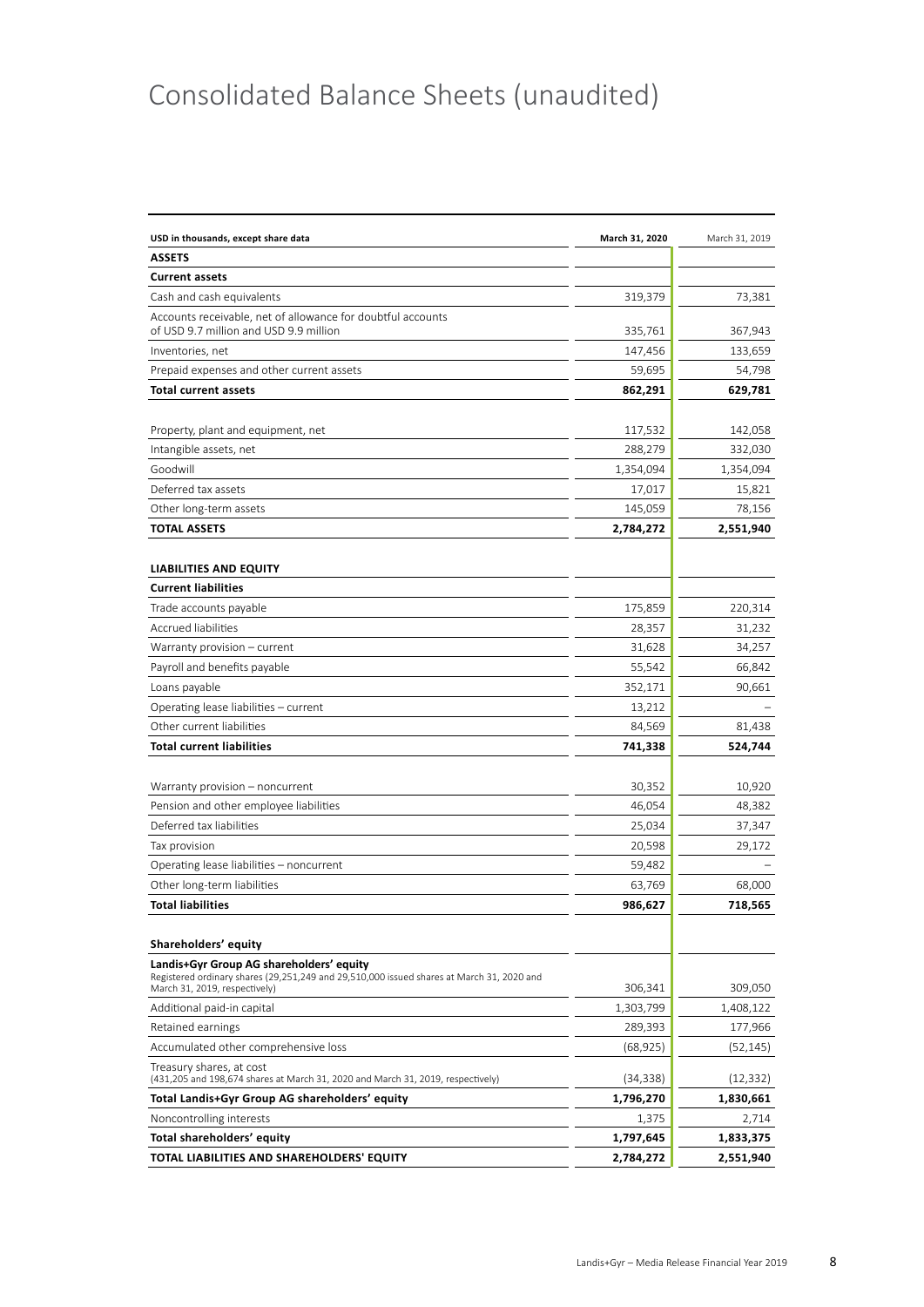## Consolidated Statements of Cash Flows (unaudited)

|                                                                                                                              | FINANCIAL YEAR ENDED MARCH 31, |                    |  |  |
|------------------------------------------------------------------------------------------------------------------------------|--------------------------------|--------------------|--|--|
| <b>USD in thousands</b>                                                                                                      | 2020                           | 2019               |  |  |
| Cash flow from operating activities                                                                                          |                                |                    |  |  |
| Net income                                                                                                                   | 113,165                        | 122,628            |  |  |
| Adjustments to reconcile net income to net cash provided by (used in)<br>operating activities:                               |                                |                    |  |  |
| Depreciation and amortization                                                                                                | 86,357                         | 92,815             |  |  |
| Net loss from equity investments                                                                                             | 5,788                          | 4,250              |  |  |
| Share-based compensation                                                                                                     | 1,529                          | 1,461              |  |  |
| Gain on divestments                                                                                                          |                                | (14, 563)          |  |  |
| Gain on disposal of property, plant and equipment                                                                            | 1,025                          | 526                |  |  |
| Effect of foreign currencies translation on non-operating items, net                                                         | (539)                          | (4,203)            |  |  |
| Change in allowance for doubtful accounts                                                                                    | (158)                          | 3,633              |  |  |
| Deferred income tax                                                                                                          | (13, 161)                      | 4,625              |  |  |
| Change in operating assets and liabilities, net of effect of<br>businesses acquired and effect of changes in exchange rates: |                                |                    |  |  |
| Accounts receivable                                                                                                          | 19,001                         | (77, 040)          |  |  |
| Inventories                                                                                                                  | (7,629)                        | (10, 818)          |  |  |
| Trade accounts payable                                                                                                       | (32, 648)                      | 89,271             |  |  |
| Other assets and liabilities                                                                                                 | (23, 795)                      | (49, 647)          |  |  |
| Net cash provided by operating activities                                                                                    | 148,935                        | 162,938            |  |  |
| Cash flow from investing activities<br>Payments for property, plant and equipment<br>Payments for intangible assets          | (28, 524)<br>(79)              | (40, 328)<br>(141) |  |  |
| Proceeds from the sale of property, plant and equipment                                                                      | 84                             | 1,016              |  |  |
| <b>Business acquisitions</b>                                                                                                 |                                | (21, 101)          |  |  |
| Net cash used in investing activities                                                                                        | (28, 519)                      | (60, 554)          |  |  |
| Cash flow from financing activities                                                                                          |                                |                    |  |  |
| Proceeds from third party facility                                                                                           | 507,707                        | 195,073            |  |  |
| Repayment of borrowings to third party facility                                                                              | (245, 088)                     | (245, 620)         |  |  |
| Dividends paid to noncontrolling interests                                                                                   | (451)                          | (486)              |  |  |
| Debt issuance cost                                                                                                           |                                | (614)              |  |  |
| Dividends paid                                                                                                               | (93, 968)                      | (68, 383)          |  |  |
| Purchase of treasury shares                                                                                                  | (38,920)                       | (12, 709)          |  |  |
| Net cash provided by (used in) financing activities                                                                          | 129,280                        | (132, 739)         |  |  |
| Net increase (decrease) in cash and cash equivalents                                                                         | 249,696                        | (30, 355)          |  |  |
| Cash and cash equivalents at beginning of period, including restricted cash                                                  | 73,381                         | 106,763            |  |  |
| Effects of foreign exchange rate changes on cash and cash equivalents                                                        | (3,698)                        | (3,027)            |  |  |
| Cash and cash equivalents at end of period, including restricted cash                                                        | 319,379                        | 73,381             |  |  |
|                                                                                                                              |                                |                    |  |  |
| Supplemental cash flow information                                                                                           |                                |                    |  |  |
| Cash paid for income tax                                                                                                     | 31,369                         | 32,569             |  |  |
| Cash paid for interest                                                                                                       | 5,995                          | 5,912              |  |  |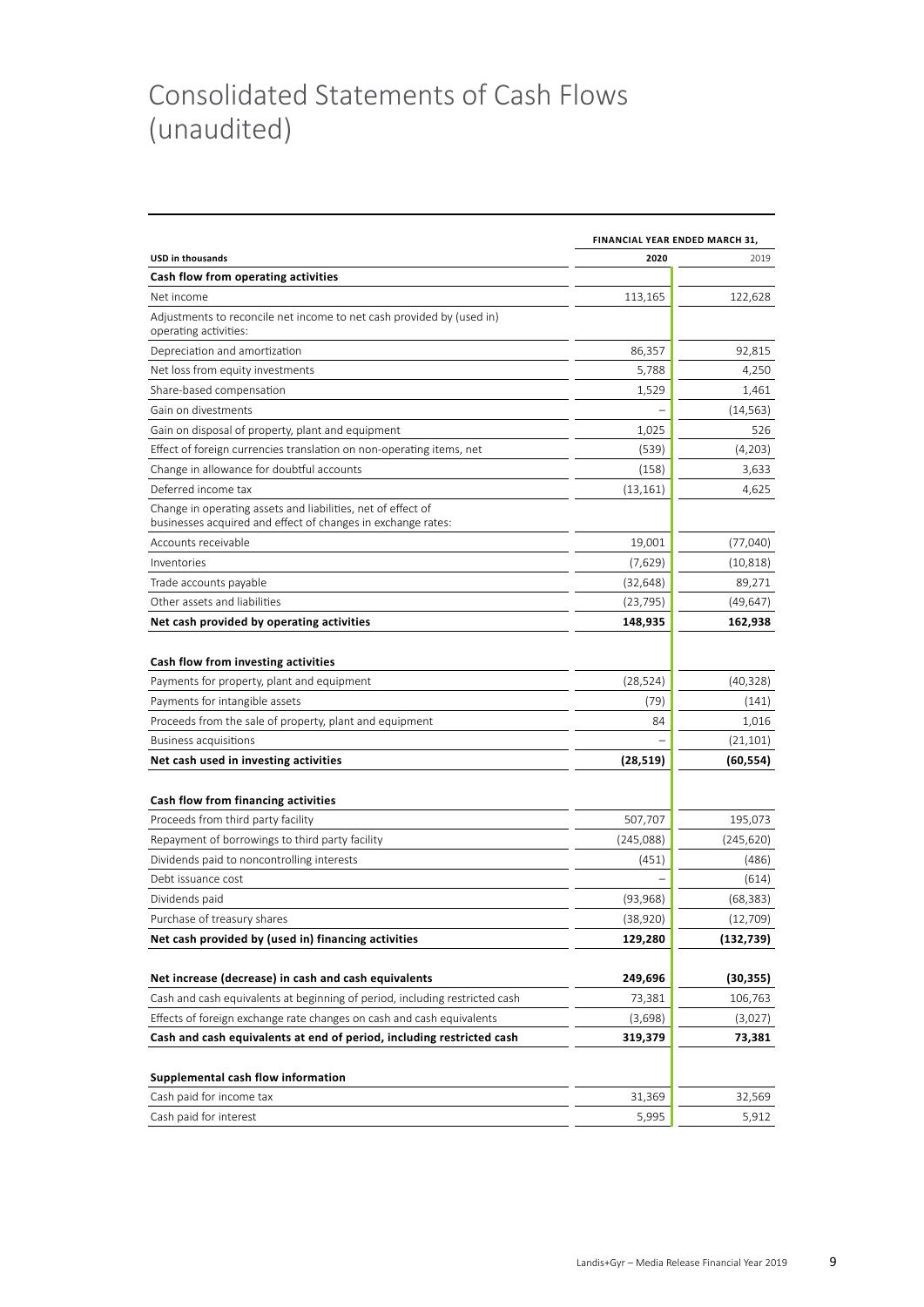## Supplemental Reconciliation and Definitions (unaudited)

#### **Adjusted EBITDA**

The reconciliation of EBITDA to Adjusted EBITDA is as follows for the financial years ended March 31, 2020 and 2019:

|                                                | <b>L+G GROUP AG</b>      |         | <b>AMERICAS</b>          |         | <b>EMEA</b> |         | <b>ASIA PACIFIC</b> |         | <b>CORPORATE AND</b><br><b>ELIMINATIONS</b> |         |
|------------------------------------------------|--------------------------|---------|--------------------------|---------|-------------|---------|---------------------|---------|---------------------------------------------|---------|
| USD in millions, unless<br>otherwise indicated | FY 2019                  | FY 2018 | FY 2019                  | FY 2018 | FY 2019     | FY 2018 | FY 2019             | FY 2018 | FY 2019                                     | FY 2018 |
| <b>Operating income</b>                        | 139.0                    | 158.3   | 92.6                     | 148.8   | 25.3        | 1.0     | 4.9                 | (4.0)   | 16.2                                        | 12.5    |
| Amortization of<br>intangible assets           | 47.1                     | 48.7    | 32.4                     | 33.0    | 6.5         | 7.3     | 1.4                 | 1.6     | 6.8                                         | 6.8     |
| Depreciation                                   | 39.2                     | 44.1    | 21.4                     | 25.1    | 14.5        | 15.1    | 2.9                 | 3.3     | 0.4                                         | 0.6     |
| <b>EBITDA</b>                                  | 225.3                    | 251.1   | 146.4                    | 206.9   | 46.3        | 23.4    | 9.2                 | 0.9     | 23.4                                        | 19.9    |
| Restructuring charges                          | 6.7                      | 4.8     | 4.4                      | 2.1     | 1.3         | 1.0     | 0.3                 | 0.6     | 0.7                                         | 1.1     |
| Exceptional warranty<br>related expenses       | $\overline{\phantom{0}}$ | 1.1     | $\overline{\phantom{0}}$ |         | 0.0         | (1.0)   | -                   |         |                                             | 2.1     |
| Warranty normalization<br>adjustments          | 13.1                     | (16.1)  | 12.3                     | (15.3)  | 0.4         | (0.7)   | 0.4                 | 0.0     | 0.0                                         | (0.1)   |
| Timing difference on<br><b>FX Derivatives</b>  | (7.9)                    | (3.0)   | $\overline{\phantom{0}}$ |         | (7.9)       | (3.0)   | $\qquad \qquad -$   |         |                                             |         |
| <b>Adjusted EBITDA</b>                         | 237.2                    | 237.9   | 163.1                    | 193.7   | 40.1        | 19.7    | 9.9                 | 1.5     | 24.1                                        | 23.0    |
| <b>Adjusted EBITDA</b><br>margin $(%)$         | 14.0%                    | 13.5%   | 18.0%                    | 19.6%   | 6.3%        | 3.1%    | 6.2%                | 1.0%    |                                             |         |